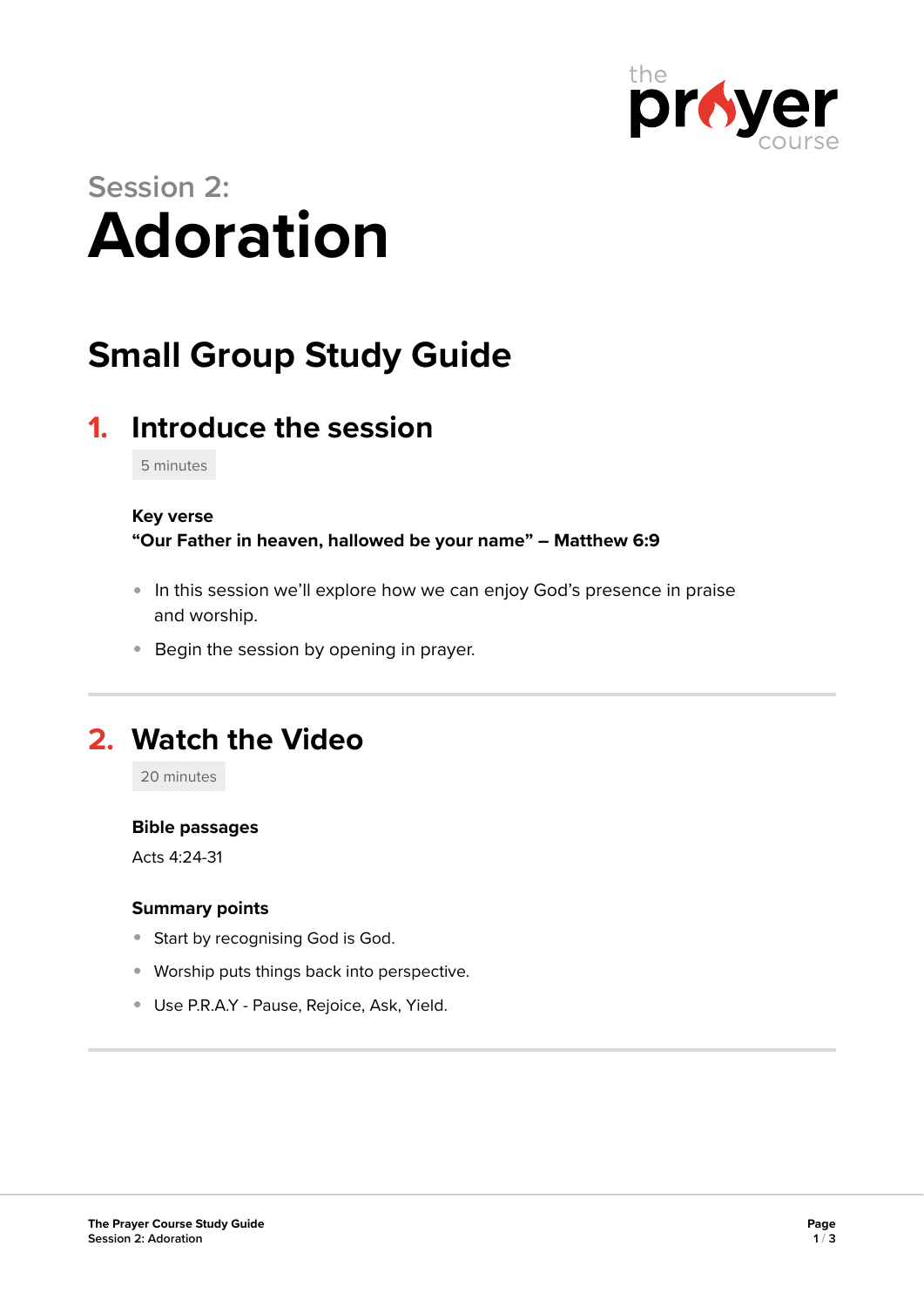## **3. Discussion Questions**

20 minutes

- **Q.** What did you find most helpful or most challenging in the video?
- **Q.** Why do you think that we most often associate prayer with asking, rather than worship and adoration?

**"In commanding us to glorify him, God is inviting us to enjoy him" – C.S.Lewis** 

- **Q.** Do you enjoy spending time with God? When are the times that prayer feels most enjoyable?
- **Q.** Pete says that prayer is primarily about relationship with God: **"It's relational, not transactional"**. How does this change your perspective of coming to God in prayer?
- **Q.** In the Acts passage, the early church put their own crisis into perspective by worshipping. What are the practical things you could do this week to foster an attitude of worship in your daily routine?

**4. Do it** 

15 minutes

Practise thanksgiving and praise by reflecting on Psalm 8.

As a group, read Psalm 8 out loud together. You might like to delegate different verses to different people, or encourage just one person to read it out. Then, take time to **Pause and Rejoice:**

**Pause:** Take a moment in silence and invite the Holy Spirit to help you reflect on what you've just read.

**Rejoice:** Encourage group members to speak out prayers of adoration. Invite everyone to reflect and to thank God for one or two things in their lives. They might like to use the Psalm as inspiration, too.

#### **Leader's note**

If you have time and it feels appropriate for your group, you might like to continue the PRAY steps by **asking** and **yielding**.